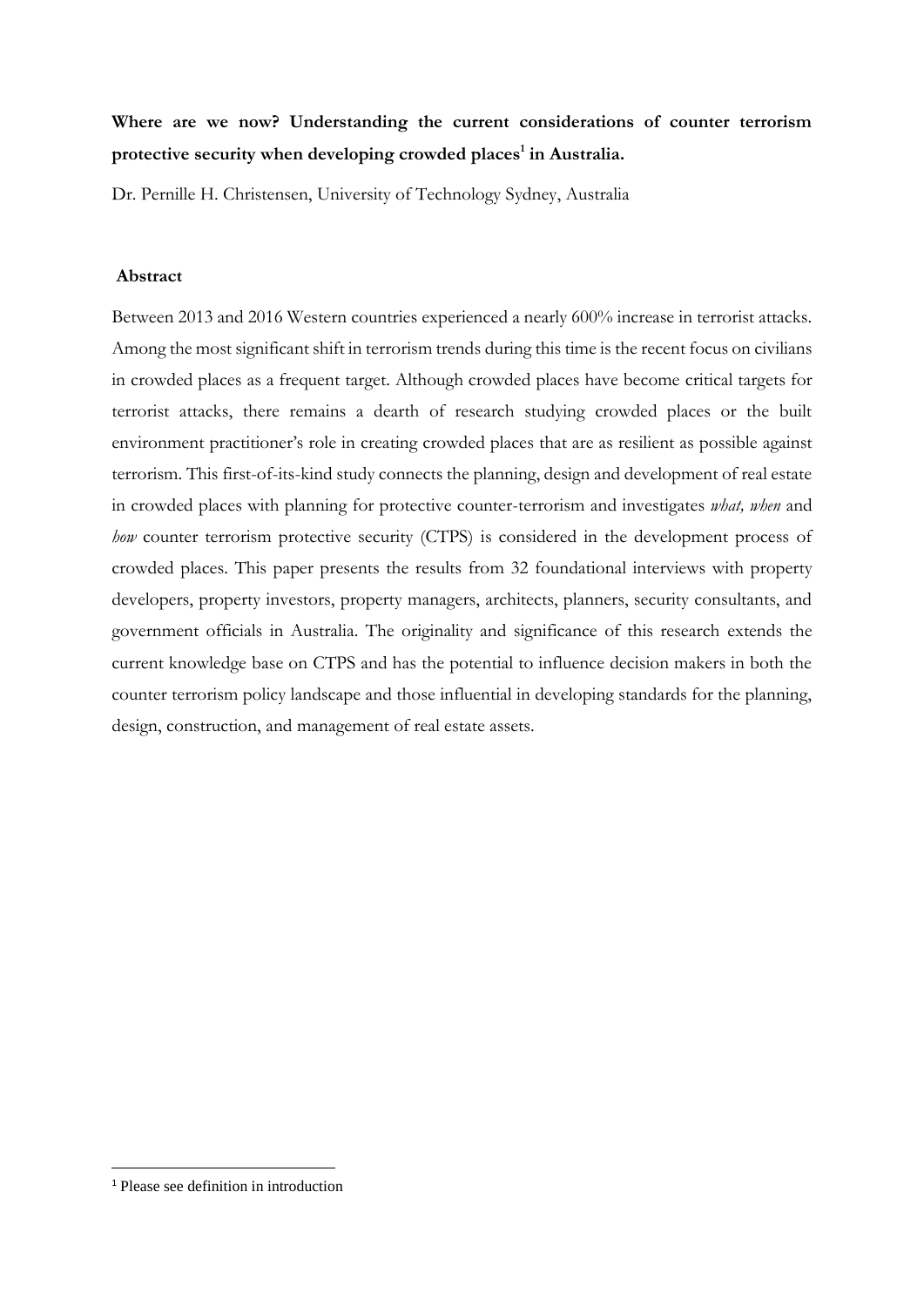# **1.0 Introduction**

In the aftermath of recent domestic and international terror events, the previous Prime Minister, Malcolm Turnbull, urged the planning and development community to "rethink the way we design and protect places where large numbers of Australians gather**"** (22. July 2017, SBS News). This was followed by the release of *Australia's Strategy for Protecting Crowded Places from Terrorism* (ANZCTC, 2017) which provides owners and operators of such locations with guidance designed to enhance resilience and safety but does little by way of challenging how commercial real estate is designed and developed. In the absence of this, we believed it to be important to understand how counter terrorism protective security (CTPS) measures were being considered throughout the real estate development process and to inform future protective security on the barriers that are inhibiting adoption of CTPS and what would incentivise consideration of these measures.

It is essential to first define the concept of crowded places as used in this paper. We refer to the Australian *Strategy for Protecting Crowded Places from Terrorism,* which defines crowded places as:

"Crowded places are locations which are easily accessible by large numbers of people on a predictable basis. Crowded places include, but are not limited to, sports stadia, transport infrastructure, shopping centres, pubs, clubs, hotels, places of worship, tourist attractions, movie theatres, and civic spaces. Crowded places do not have to be buildings and can include open spaces such as parks and pedestrian malls. A crowded place will not necessarily be crowded at all times: crowd densities may vary between day and night, by season, and may be temporary, as in the case of sporting events, festivals, or one-off events." (ANZCTC, 2017, p.4)

The Australian Institute for Disaster Resilience (AIDR) *Crowded Places Handbook* (2018) further expands the definition by noting three crowd types which are given particular consideration within this framework:

- **Planned events** such as sporting and music events, festivals and displays;
- **Predicted crowds** places likely to be crowded some or all the time (e.g. airports, shopping centres, CBDs, beaches, schools, universities and transport hubs);
- **Spontaneous crowds** such as gatherings at an incident, spontaneous protests or rallies.

The research presented in this article seeks to inform the real estate knowledge base by focusing on the safety and resilience of crowded places by providing an understanding of the considerations of terrorism currently included in the real estate development process in an Australian context. The paper is structured as follows. Section 2 presents an examination of the current literature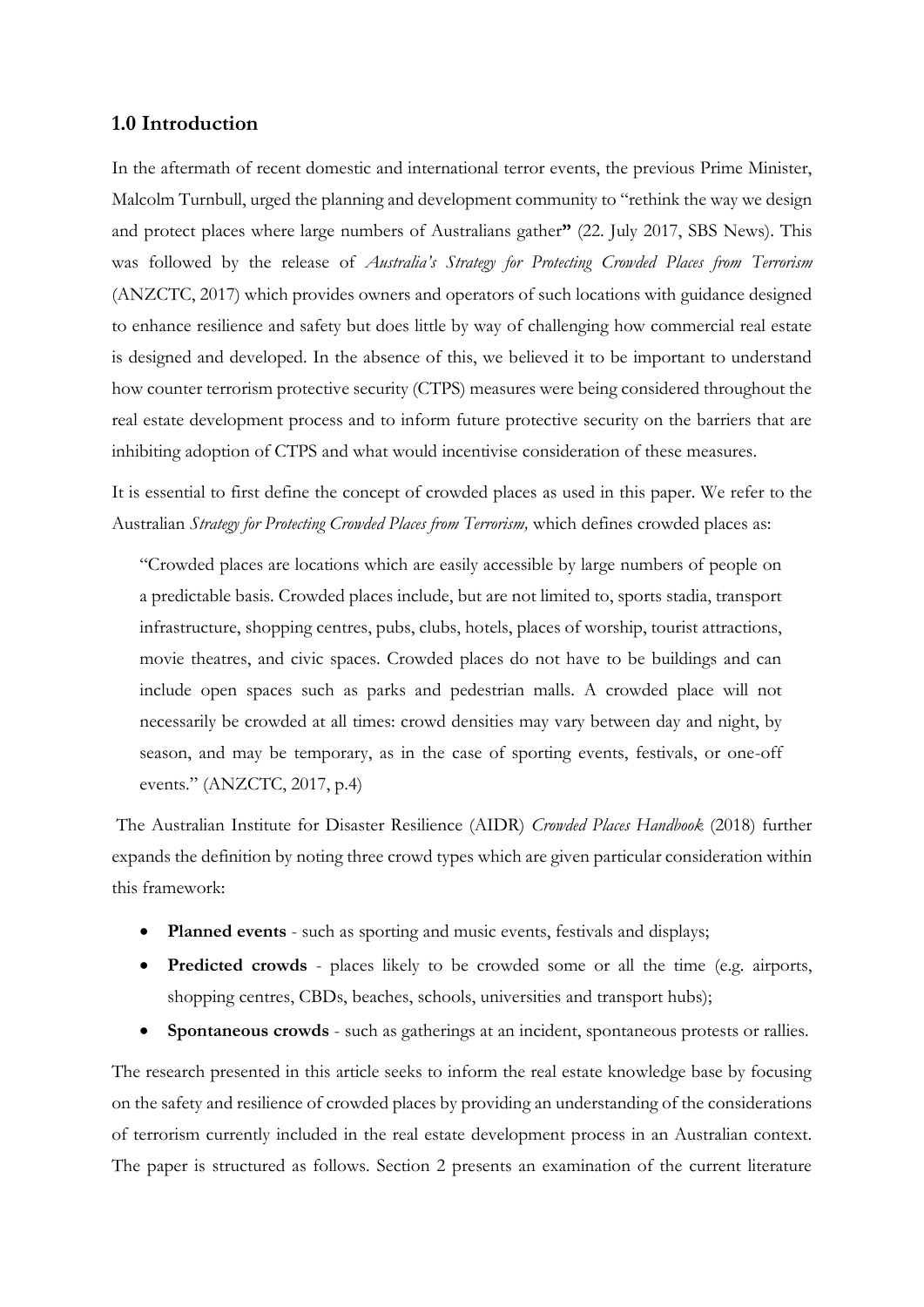focusing on terrorism, real estate and the development process. Section 3 establishes the methodological approach used. Section 4 presents the results and discussion from the empirical stages of the research, with the last section concluding with the key messages from the research.

## **2.0 Context**

1

The terror threat level for Australia has been at "probable" since September 2014, indicating that Australian intelligence has identified individuals, or groups, with both intent and capability to conduct a terrorist attack in Australia. At least 13 terror attacks were foiled in Australia between 2014-2017 (Public Venue and Soft Target Security Summit, 24 October 2017).

Although Western countries remain the safest in the world, violence in and against them has become increasingly dangerous. Between 1978 and 2013, there was a total of 7,400 terrorist attacks with an average of 4.2 mass-fatality events<sup>2</sup> per year – these events primarily targeted transportation infrastructure. Attacks began increasing dramatically in 2014, with 26 mass-fatality events (Miller 2015). In 2015 we recorded the "deadliest year in terrorism in nearly a decade … [with] [c]ivilians, rather than the state, increasingly the target of terrorist attacks in the West and against Westerners overseas" (AON 2016, pp. 7). The trend continued in 2016 when, for the second consecutive year, Western countries experienced the greatest percentage increase in the frequency of terrorist violence of all regions, with a 174% rise in incidents and a 25% rise in casualties over 2015 (Bolton and Wilkinson 2017). In 2017, the number of international terrorist events more than doubled, from 96 to 204; however, the number casualties remained roughly the same as efforts to restrict access to heavy vehicles – a favoured improvised weapon among terrorists in the past 18 months – became a more integral consideration in security planning (AON 2018).

Two significant shifts in terrorism trends began to emerge in 2015: 1) shootings became more common than bombings<sup>3</sup>, and 2) civilians in crowded places (e.g. mass transportation, bars and restaurants, entertainment venues, hotels and tourist resorts) were more frequently targeted than the more traditionally established targets (e.g. security forces, military, government and diplomatic interests) 4 (AON 2016). Low-capability tactics continued to be favoured, however, there has been a shift to vehicular attacks as the most lethal form of attack in Western countries. The use of

<sup>&</sup>lt;sup>2</sup> Defined as occasions in which terrorist attack(s) kill more than 100 people in a single country on a single day.

<sup>3</sup> Between 2010 and 2015, bomb attacks comprised 58% attacks in Western countries, compared with 30% armed attacks. Since January 2015, 52% of attacks have been armed attacks, compared with 34% bombings (AON 2016).

<sup>4</sup> Since January 2015, 31% of all attacks in Western countries targeted private citizens and public gatherings. This is a significant change from 2010-2014, when attacks against private citizens and public gatherings made up just 25% of recorded incidents, second to attacks on police, military and government, which totalled 43% of attacks (AON 2016).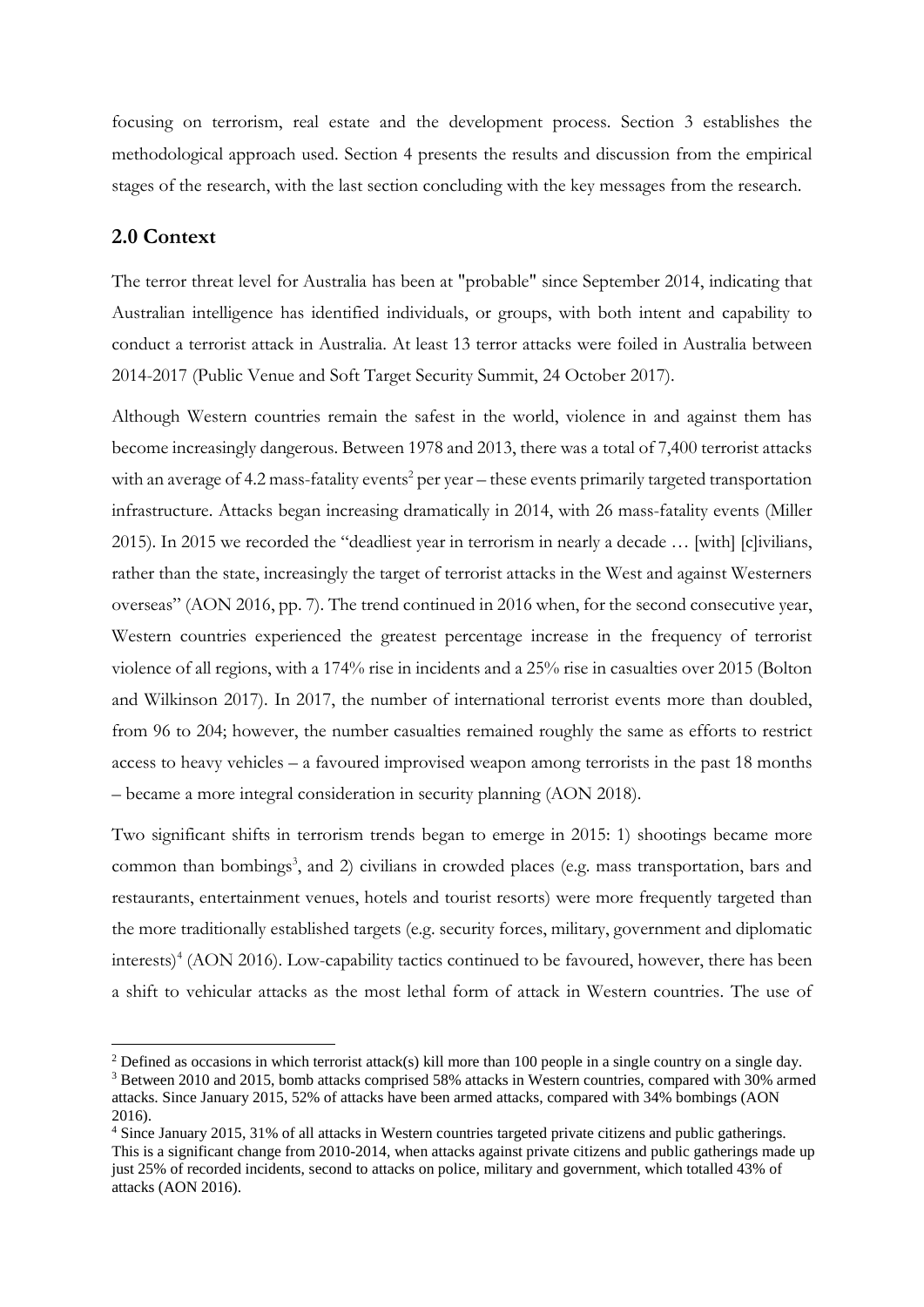vehicles as improvised weapons has continued to be the most lethal form of attack in western countries; however, the impact of improved security response saw the impact of these events reduce the casualty rate by 75% between 2016 and 2017. Far-left extremists are becoming a growing threat, focusing on property damage and sabotage, as seen by the doubling of the number of arson attacks in Western countries from 2016 to 2017. Although none of the arson attacks in the last two years have resulted in fatalities, the impact it has had on property owners and businesses has been significant (AON 2018).

Bolton and Wilkinson note that "targets of [terror] attacks have tended to be unsecured crowded locations that can yield mass casualties and high levels of disruption, such as busy streets, markets, airports, transport hubs and entertainment venues. The impact of the threat in terms of business losses continues to shift away from property damage to business interruption and loss of life" (2017, pp. 38). Furthermore, a major attack can have an immediate and significant impact on local economies through the reduced attraction and reputation of cities as places to visits, as such events are almost guaranteed international publicity. This is particularly true of mass-casualty incidents where the victims are civilians in a social or leisure setting, or other locations with high footfall of tourist visitors. Risk Advisory and Aon TerrorismTracker data (AON 2018) indicates that more than 80% of all terrorism-related fatalities in Western countries in 2017 occurred in locations where tourists are likely to gather – including hotels, airports, public spaces and entertainment venues. Such events often lower traveller confidence and directly alter consumer behaviour, which also impacts the property industry both directly and tangentially. The majority of recent terror targets had limited physical resilience against terrorism because previously adopted counter terrorism protective security (CTPS) measures and investment strategies have focused on securing critical sites, leaving softer targets, such as crowded urban places, vulnerable (Chaurasi etal 2016).

The current research construct focuses on the assessment of critical infrastructure resilience against terrorist attack (Chaurasia etal 2016). Kulawiak and Lubniewski (2014) note that the first step in protecting critical infrastructure is identifying and evaluating potential negative factors, commonly referred to as either a risk assessment or a security vulnerability assessment (SVA). With the shift in terrorist attack strategy toward easy-access, low-capability tactics, businesses and commercial activity in and around crowded places must be considered as the front line of mitigating terrorism. Crowded public places and the activities which take place in them are vital to the socio-economic performance and reputation of cities (McIlhatton etal 2016). For example, after the mass casualty vehicle-impact attack in Barcelona in August 2017, 20% of travellers planning a visit the city cancelled their trips, and the rate of new bookings remained subdued for four weeks (AON 2018). Mitigating the impact of attacks on crowded places is therefore important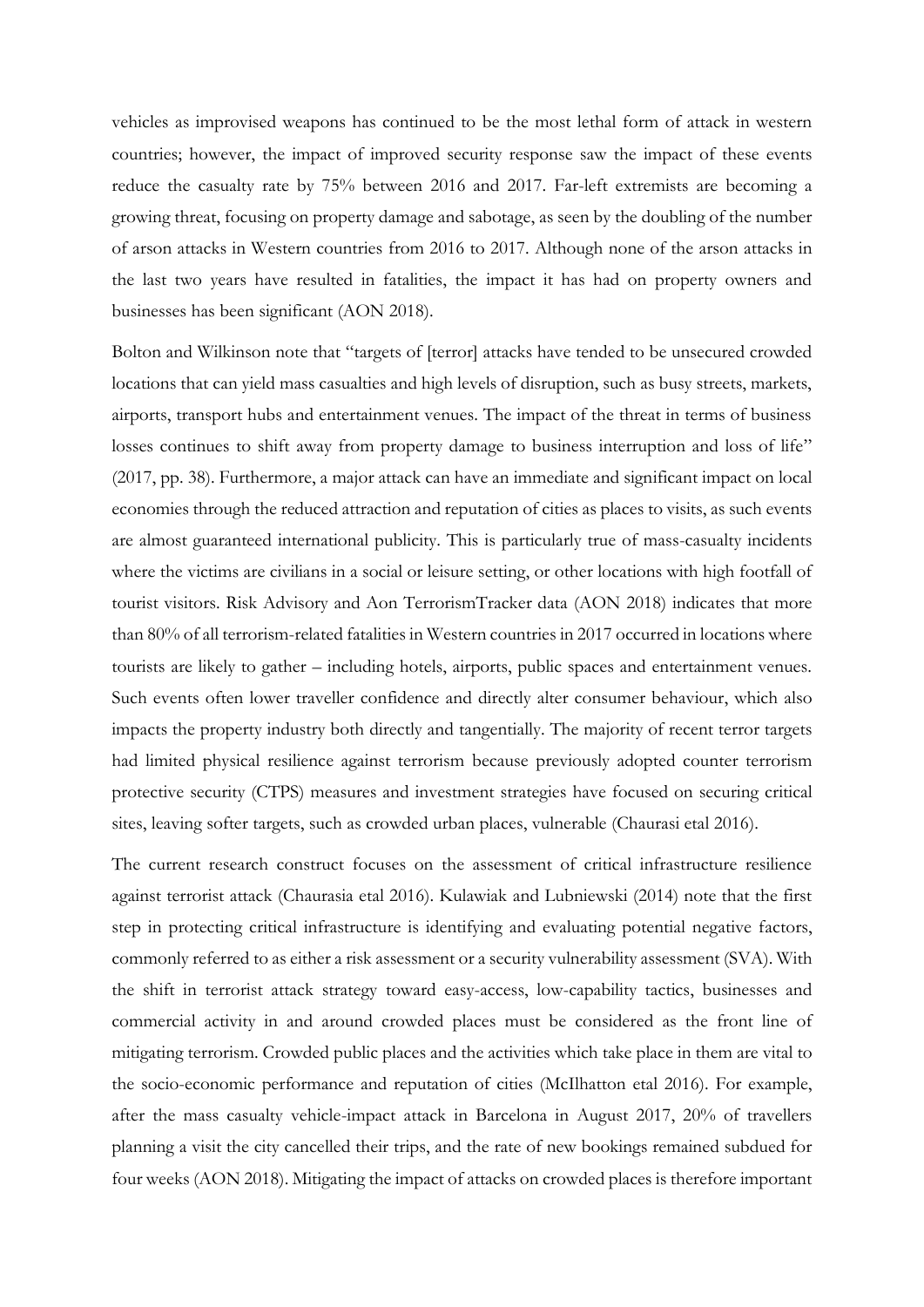not only for saving lives, but for future proofing against the potential impact such an event can have on the Australian economy and its reputation as a good place to live, visit and work.

Bolton and Wilkinson (2017) note that mitigation efforts and the development of solutions is best informed when we better understand what threats might impact our cities. It is therefore essential that we understand *what* and *when* CTPS considerations are being considered during the development of these places and *how* they are being integrated into the planning, design and development process so that we can further improve the development process to ensure resilience of crowded places against terrorism events.

There are currently no legislative requirements for developers in Australia to adopt counter terrorism security measures. Consequently, there have been no decision frameworks developed to advise counter-terrorism security advisors and built environment practitioners on CTPS best practice during the development process. Currently, no research exists investigating the link between the property development process and terrorism in Australia. This research aims to fill that void and demonstrate the need to further explore the potential intervention options available to investors and developers at the early pre-construction stages of the development process.

# **3.0 Research Design and Methodology**

The research presented here is part of a larger international study. The research design used in Australia was consistent with the research design and methods of the larger international study<sup>5</sup>. The first phase of the Australian study was conducted between April and November 2017. The research utilised 32 in-depth, semi-structured interviews with practitioners involved in creating crowded places to gain both breadth of information and a an in-depth of understanding into the perceptions of practitioners in: architecture, urban design, engineering, planning, security consultancy, local government, real estate development, real estate management and real estate investment sectors in Sydney, Canberra and Melbourne. The focus cities were selected based on three determinants, each city either: 1) has been the focus of international-related terrorism in recent times; 2) has developed, or is the process of developing, policies specifically focusing on protecting crowded places; and/or 3) attracts significant numbers of tourist annually to crowded places in the city.

The initial set of interview questions were aimed at understanding whether practitioners involved with creating and developing crowded places currently consider counter terrorism protective security (CTPS) during the real estate development process and, if yes, what types of measures are

**.** 

<sup>5</sup> See McIlhatton etal, 2018 for more information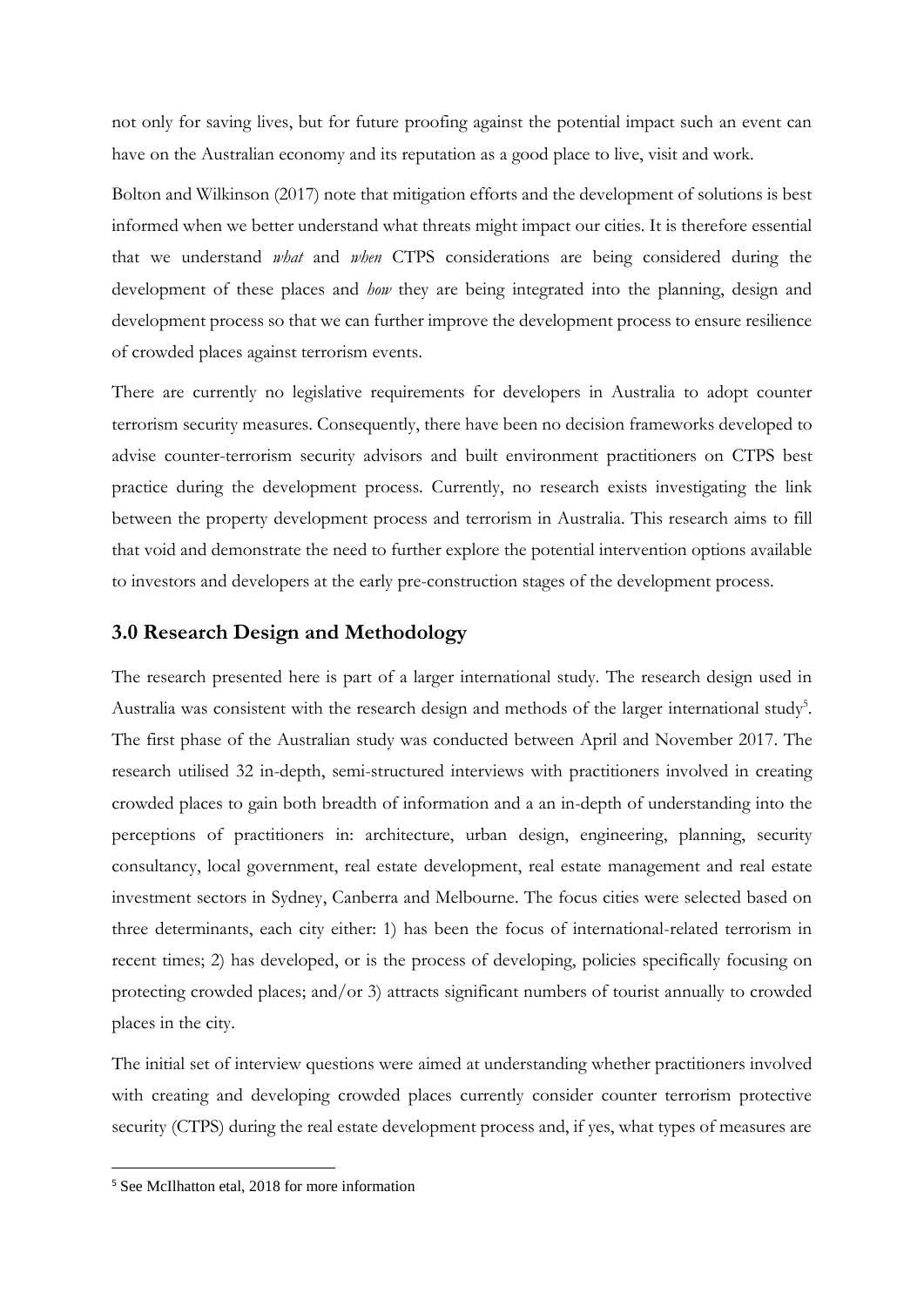included in the decision-making process. The next set of questions focused on understanding *when*  in the planning, design and development process are CTPS measures are currently considered (i.e. is this a final checklist activity or is it done early with the potential to influence the final product).

A snowball sampling method was used to identify participants in the study, with the first group of participating practitioners identified from the project team's existing professional networks as practitioners actively involved with the creation and/or development of crowded places. Additional participants were identified through interviewee recommendations as key actors/ stakeholders with expertise in the topic, and were included if the practitioner was currently, or had been previously, actively involved in the creation and/or development of crowded places.

## **4.0 Results and Findings**

Unsecured crowded places with the potential to yield mass casualties and elevated levels of disruption have become the primary targets, globally, for international-related terrorism and domestic-extremism events since 2015. This has resulted in a string of publications by western governments and professional bodies related to the real estate profession offering guidance on how to mitigate the impact of terrorism on crowded places. However, most countries worldwide still have no legislative requirement to integrate counter terrorism protective security (CTPS) measures into new private sector developments/redevelopments. It is therefore important to understand *what* and *how* CTPS measures industry practitioners pro-actively consider within their decision-making process, as well as *when* such measures are considered during the development process. In this context, we can better understand what barriers exists to integrating CTPS considerations during the planning, design and pre-construction stages of crowded place development, and begin developing strategies to overcome them.

This section presents the current considerations of threats, the impact of recent terror events on the adoption of CTPS measures within crowded places, the organizational CTPS considerations being considered and concludes with a discussion about whether CTPS should become a core consideration in the development process. Quotes from interviews, *in italics*, de-identified for the protection of the interviewee, are used as supporting evidence in each section. Future papers will discuss the barriers to implementation of CTPS measures and identify potential solutions to overcome those barriers.

#### **4.1 Threat Considerations in the Real Estate Development Process**

Two clear and distinct themes emerged in response to questions related to participants' current considerations of the breadth of threats during the development process. The majority of the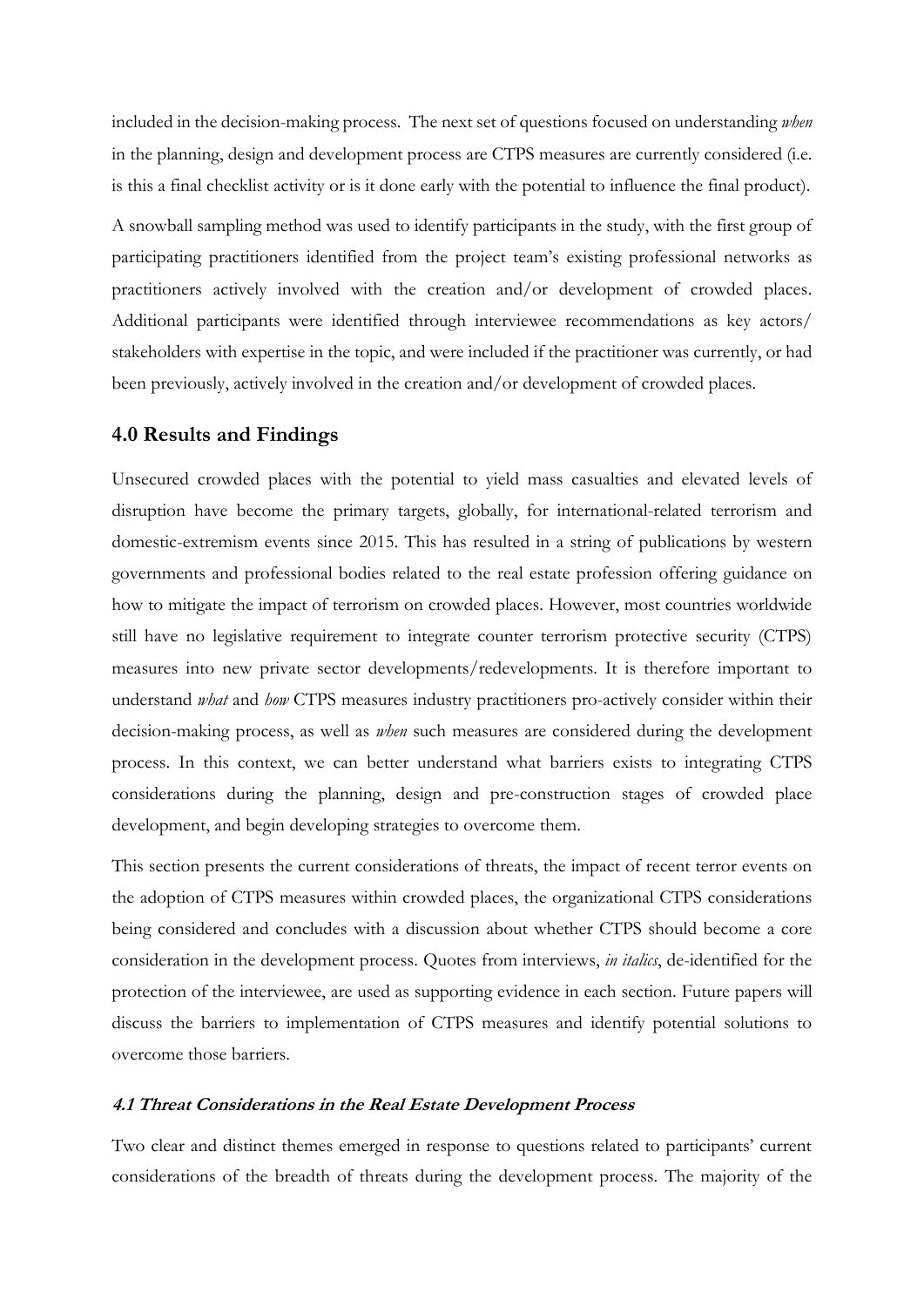interviewees were heavily influenced in their decision making by what they were mandated to consider (e.g. via building codes, fire safety requirements, CPTED), and by client requirements. A smaller group of participants discussed an 'all threats & hazards' approach in their decision making. The reasoning presented for taking this approach varied based on the location of the development, the type of development (government, transport hub, stadia, shopping malls, health care), was influenced by whether a security consultant was used (either in-house, or external) in the early stages of the development, and whether there was a mature organizational security culture in the client organisation that was driving the involvement of other involved organisations. Common threats identified across the stakeholder groups fell into four key themes (see Figure 1):



*Figure 1: Main Threats Considered in the Real Estate Development Process*

It should be noted that terrorism was not identified as one of the key threats considered, and that CTPS measures were primarily included as the result of one of the following factors:

a) Size of the contracting agencies (major multi-national development company with inhouse security specialists had greater considerations),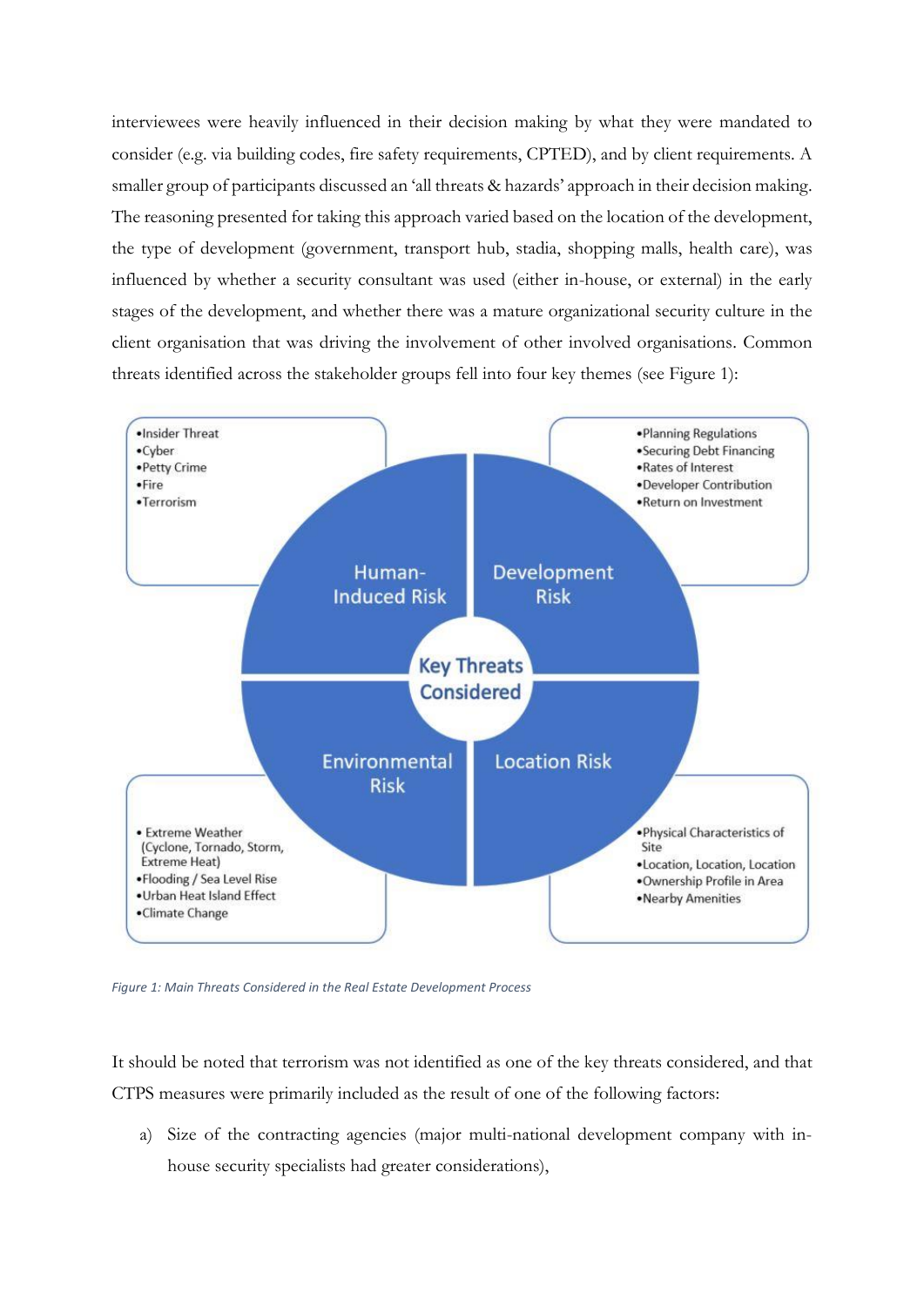- b) Location and type of development (major city and related to critical infrastructure and critical national infrastructure, stadia, or mass transit), or
- c) Whether the client/development brief clearly articulated the need.

Although most participants believed there would likely be increased pressure to include CTPS considerations in the development process in the future, they also noted it is not currently a core consideration in real estate development decision making - this was particularly true for small- to medium-sized practices and projects. The lack of a unified process to measure the risk of a terror attack, and understand what mitigations strategies are appropriate for that risk level, also impedes the adopted of these considerations in the decision process.

*"There is no one process… I would probably admit up front that there isn't a very high awareness or clear process to take into account the type of risks [associated with terrorism]. There is probably a more developed approach to the more environmental sustainability and other climatic, traffic, pedestrian, transport … those kind of considerations." [P-01a]*

This suggests that enhancing the awareness to terrorist threat within private sector development projects would be a key challenge. Interviewees generally believed the lack of awareness about the potential impact of a terror event in their city is, at least in part, the result of the deep-seated societal belief that Australia is far from the attacks happening in Europe and the US, which we discuss in the following section. The interviewees noted that, currently, the Australian property industry is more focused on higher-frequency threats, e.g. insider threat and crime-based threats, where there is clearer guidance on how to counter and mitigate the threat.

*"Distance from the global events makes a difference – when shooting happened in Paramatta that had a bigger impact than European events." [D-05b]*

*"People just feel it is so far away… it's a cultural issue, in part. There is an innocence to Australian culture. We're the lucky country, the country down under, and it is hard to relate to things that you can't see firsthand..." [D-05a]*

While the broader, international sample included in McIlhatton et al (2018) also placed a greater emphasis on higher-frequency threats which have clear mitigation recommendations, the reasoning was fundamentally based upon a practical consideration of overall threat analysis. In contrast, the discussions with Australian participants demonstrated how impactful less evidence-based considerations, such as the perceived distance from global terror events and the associated sense of safety, can be in influencing (a lack of) CTPS consideration in the industry.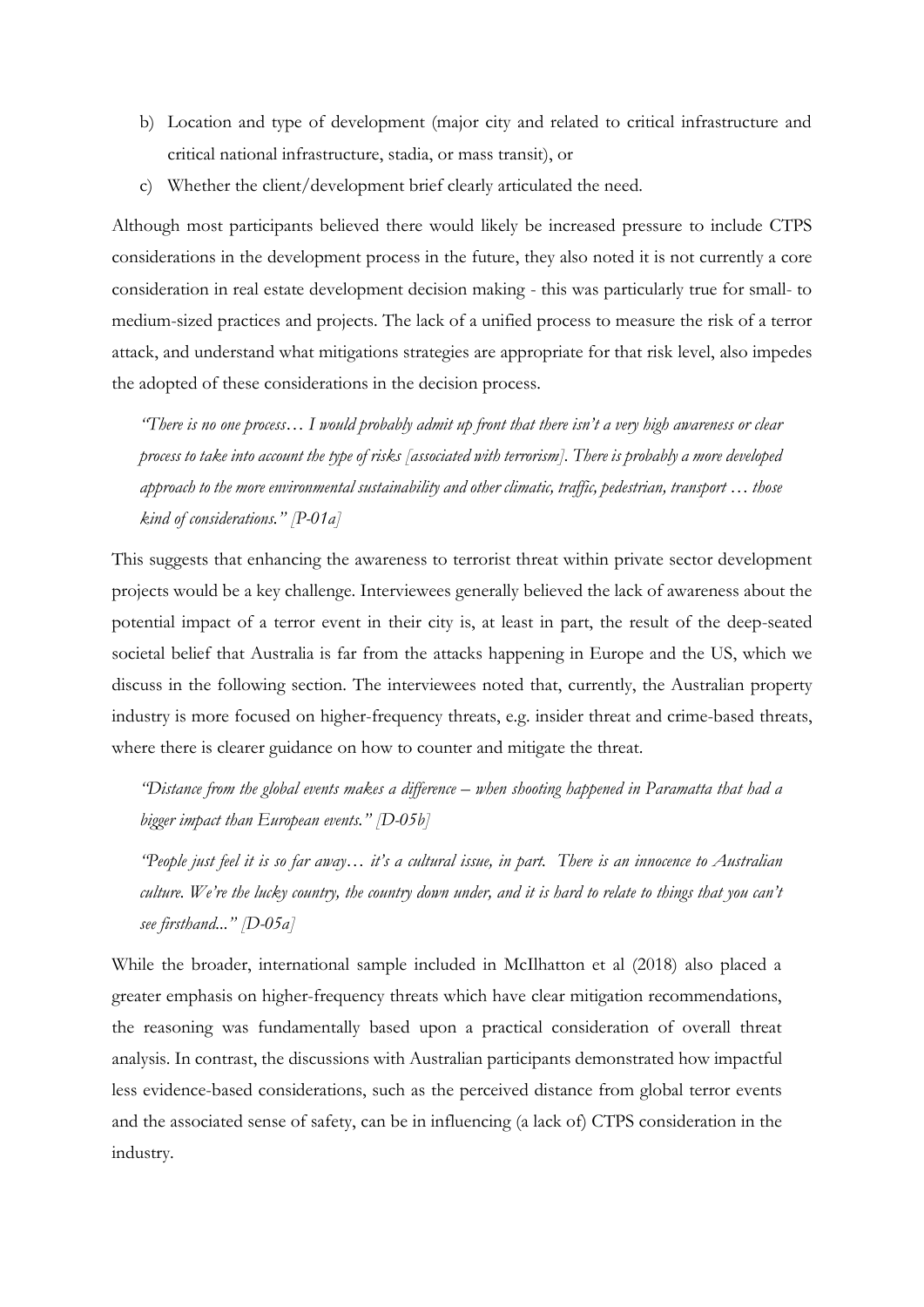# **4.2 Impact of Recent High-Profile Terrorist Events on the Adoption of CTPS Measures in the Development of Crowded Places**

It is essential for those tasked with protective security advice and guidance in government, law enforcement and the private sector to understand whether and how the global threat landscape impacts the consideration and adoption of CTPS measures within real estate development in Australia. This understanding can help ensure that vulnerabilities that may have otherwise been exposed and exploited by recent international attacks are not present, or that they are at least considered and mitigated, in the development of new crowded places in our cities. To explore this, interviewees were asked about the impact of recent events - such as those in Paris 2015, Tunisia 2015, San Bernardino 2015, Brussels 2016, Nice 2016, London 2017, and Manchester 2017 – to understand whether and how these events have influenced development decision making for new crowded places.

Two clear and distinct groups emerged in the analysis. The majority believed that recent global events only minimally impacted decision making. While these participants generally acknowledged an increase in the implementation of bollards or other concrete barriers around high-pedestrian areas as a reactive measure to protect existing crowded places, they did not believe these events prompted them to think differently in any significant way or that decision making was substantively changed when considering strategies for new or retrofit development of crowded places.

*"There still is a very relaxed view on the requirements. Australia is a long way from the rest of the world. Social consideration is still that we are a long way from anywhere, we are fairly relaxed, we are open to all diverse racial mix of people. I think we just have a particular … the separation of distance, not saying that that by any means protects you, as we've seen it now around the world in different places … I don't know whether that's a naïve perspective and whether it would change things. But [CTPS] certainly is not high on the agenda for current developments, current design, current thinking." [D-02]*

A smaller group of respondents felt the industry was reacting in a pro-active manner. These participants generally represented industry bodies or large organisations working on large-scale real estate and infrastructure development projects. Most of these organisations had internal policies and procedures in place to consider security-related issues, and several respondents noted they are reviewing their policies to consider the potential future challenges that terrorism may assert on their organisations.

*"Yes, at every meeting international events are on the standing agenda, we are being asked by the CEO how they are protecting against those types of events. It is the same as the non-conforming building*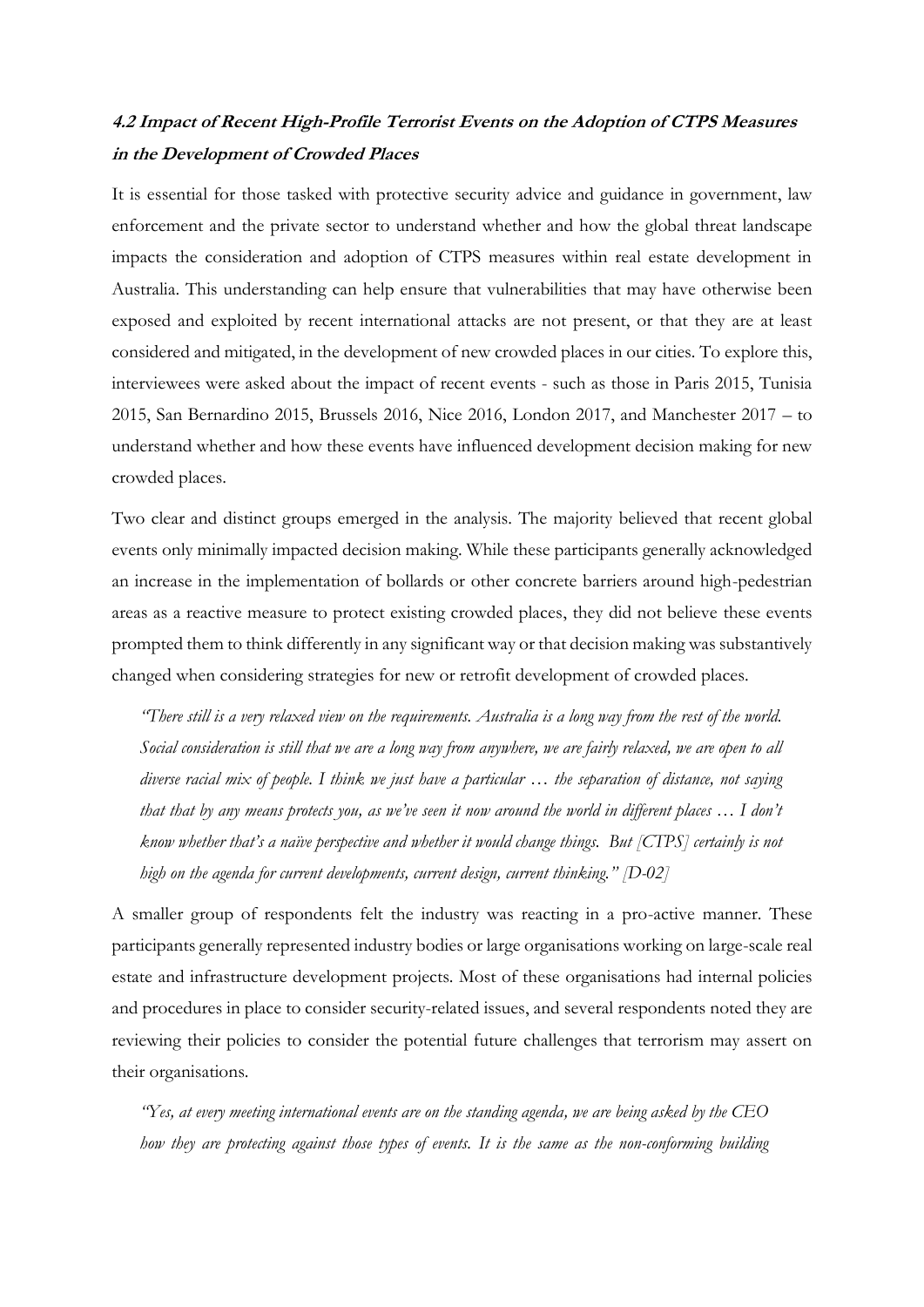*products, we saw it overseas and have been responding in a proactive way. [We] realise if we wait it will cost a lot more to address than if we get ahead of the curve." [PB-02]*

While this finding was also evident in the larger sample included in the McIlhatton et al (2018) study, this finding was significantly amplified in the Australian sub-sample. Overall, participants indicated there is still a fundamental "*culture of believing we are so far away from the world ... a kind of inertia*" amongst policy and place makers in Australia. The group also acknowledged that this is not a sustainable perspective and has led some to have a false sense of security*.*

"*The world is a small place and really we are as close to London as we can get and the more we involve ourselves in the world … then everything that is involved in being a city will come to us, including CT. It is just a matter of time." [P-01a]*

The difference between the two groups are motivated by four key factors:



*Figure 2: Four factors influencing consideration and uptake of CTPS measures as part development decision making process.*

- 1. Frequency: the relatively low frequency of terror attacks when compared to other issues, such as petty crime, have made CTPS a low priority for those not working on projects immediately considered high-risk targets.
- 2. Proximity: the perceived distance from global terror attacks reduces their impact on development decision making in Australia. The reactive impact of global terror events also diminished with time. Participants also indicated that the project's proximity to other crowded places might increase the impact of events on localised decision making.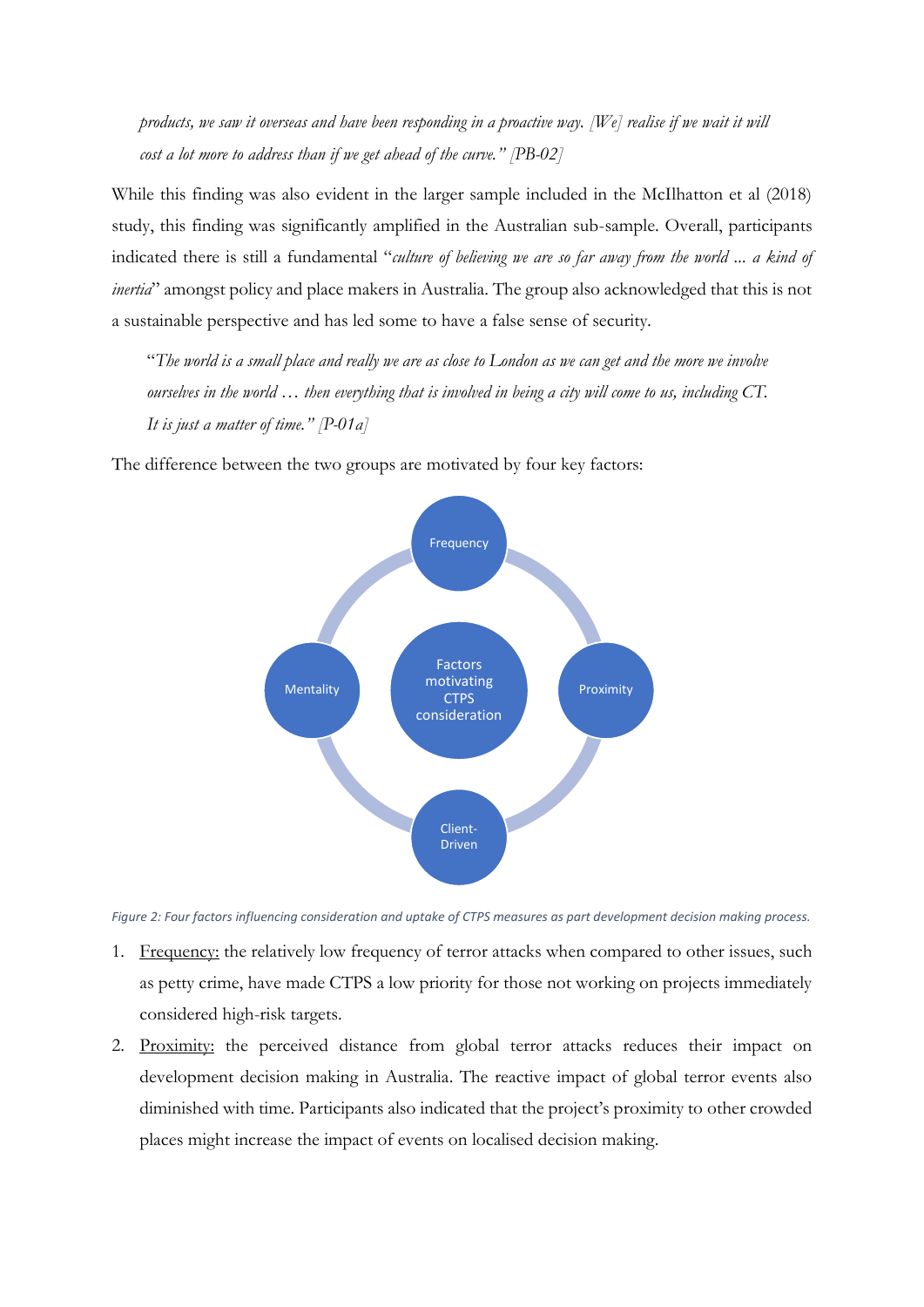- 3. Client-Driven: those in the practitioner community who are mindful of the terrorist threat can advise clients on threats and appropriate mitigation response, however, decisions to include/exclude CTPS measures are ultimately made by the client. For example, CTPS measures generally need to be requirements of the leasee, the client, before a developer or property/asset manager decides to make an investment in CTPS.
- 4. Mentality: there was a strong belief that the 'it won't happen to us' viewpoint was a major influence in decision making. Some respondents considered the current threat landscape to mainly be an external community issue, and not an individual asset responsibility. Others believed that developments outside the CBD and in smaller cities would be less attractive targets and, consequently, the risk of a terrorist attack was reduced.

It is important to note that these factors can have a significant effect on the proportionality of a proposed CTPS response for mitigating the impact of a potential terror event for areas perceived to be higher risk target areas relative to other, previously unaffected, but still potentially vulnerable, areas positioned in close proximity to the development. As noted earlier by Chaurasi etal (2016), this approach may result in limited overall resilience against terrorism because softer targets, such as crowded places, may continue to receive limited physical intervention using this approach and would therefore remain vulnerable to attack.

Research participants generally felt that developments are required built to code and to fulfil the client requirements – and noted that the addition of CTPS mitigation features beyond such requirements are unlikely to be accounted for in the project budget. They also noted that after construction has begun, it is both difficult and costly (from a design and legal perspective- e.g. in relation to aspects such as planning permissions) to revisit the development design and finance model(s). Therefore, increased risk awareness across the real estate investor and developer groupings was identified as a critical area of focus if decision making for crowded places development is to be expanded to include CTPS considerations as an integral part of the early planning and design phases of the project. Interviewees generally believed that there is a need for pro-active, rather reactive, CTPS decision making and that this will require that a thorough assessment of projects at the design, planning and pre-construction phases. However, most noted that this was unlikely to occur unless mandated via government regulation and/or client requirement.

*"Haven't seen any evidence of it coming through in terms of changed policy in property, per se. If you were to over-engineer every public space at the expense of public engagement that those spaces offer people, then that's going too far. But we do need to be aware of the densities that are likely to attract those types*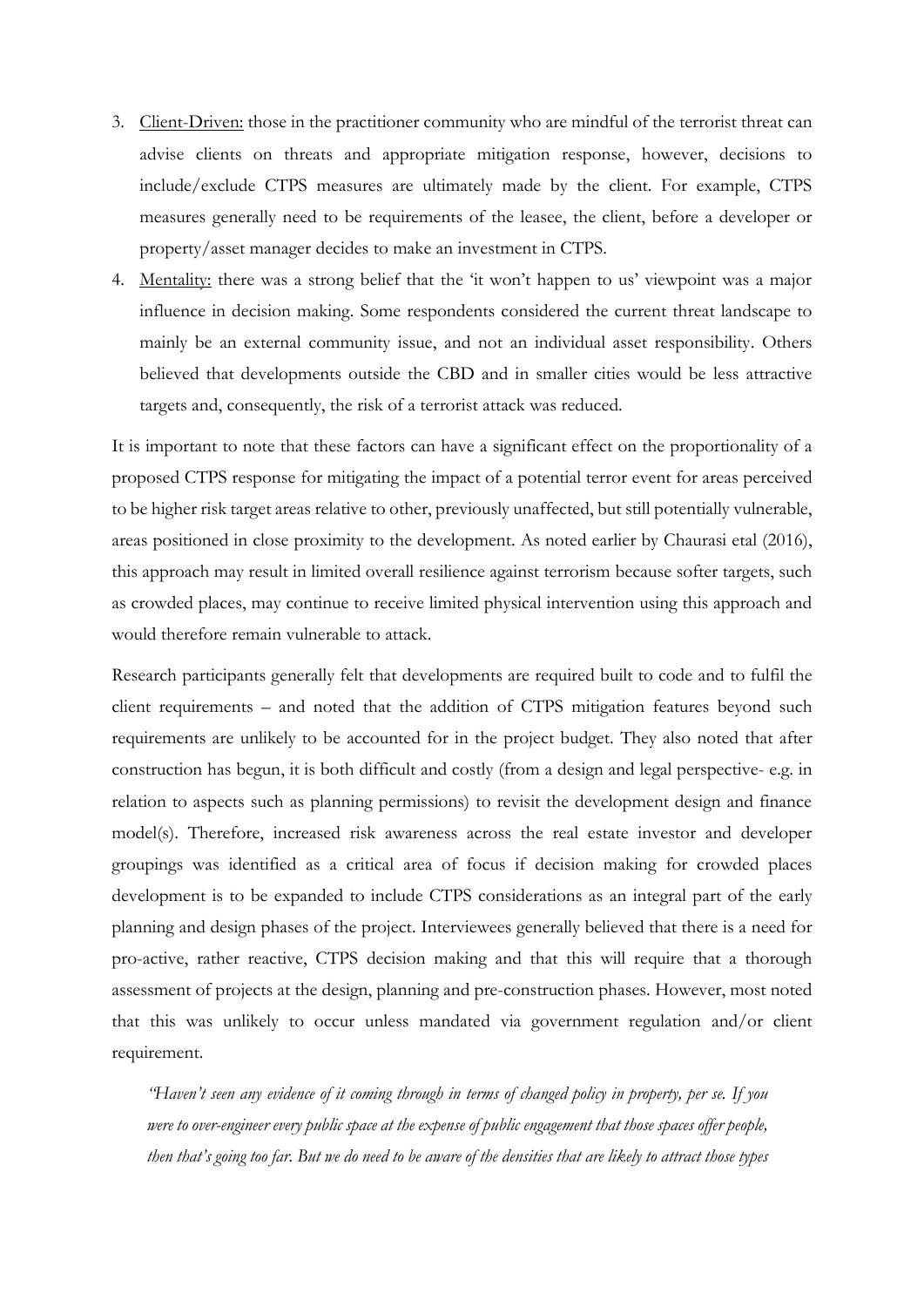*of perpetrators – what are the target rich spaces? … Can see why some spaces definitely need more thought, but not all spaces. How can we make it as safe as possible without killing the purpose of the public space?" [P-01b]*

Interestingly, the client aspect emerged among the most influential factors with regard to whether recent global terrorism events influenced how decisions were made. Participants in the design and consultancy stakeholder groups noted that when CTPS was not stipulated in the design or lease brief by the client it was difficult to for the design and consultant teams to open discussion with the client about CTPS or influence them to include these considerations, making it is less likely that CTPS would be included or prioritised. Property management participants believed that global events had more of an impact on their leasees, property managers and buyers of property than on the planning and design approaches for the developments. This was supported by their perspective that business continuity concerns and relatedly, insurance concerns, would be a more influential factor for adopting strategies to mitigate the threat, risk and harm of terrorism.

## **4.3 CTPS Considerations at the Organizational Level and in Professional Education**

Across the stakeholder spectrum, participants acknowledged that as the awareness of the terrorist threat increases among industry stakeholders, consideration of CTPS measures is likely to become more prominent within the development decision-making process. Most interviewees believed they already appropriately consider CTPS as relevant and appropriate to their role, however, many added the caveat that that their ability to integrate CTPS measures into the design was solely enabled (or inhibited) through the specification requirements outlined in the developers brief.

*"At a strategic level, yes, we consider it. But it doesn't always get integrated into every design, as the client has to want it. If they don't, it is very hard to convince that it needs to be there and, consequently, itemized in the budget" [E-02]*

Many respondents believe that security was becoming a core facet of their offering, demonstrated by the fact that their organizations either employed in-house security specialists or contracted security consultants to advise on CTPS and crime-related threat mitigation.

*"I really can't see any organisation where they're still not actually investing in dedicated security resource going forward. I think people are coming to the realisation that it's a necessary evil. I would not be surprised if within the next twelve months that we need someone whose sole responsibility is reviewing security across our portfolio." [D-01]*

There was a concern among the development community stakeholders that architectural (and other design) professionals located outside of major global practices were not sufficiently trained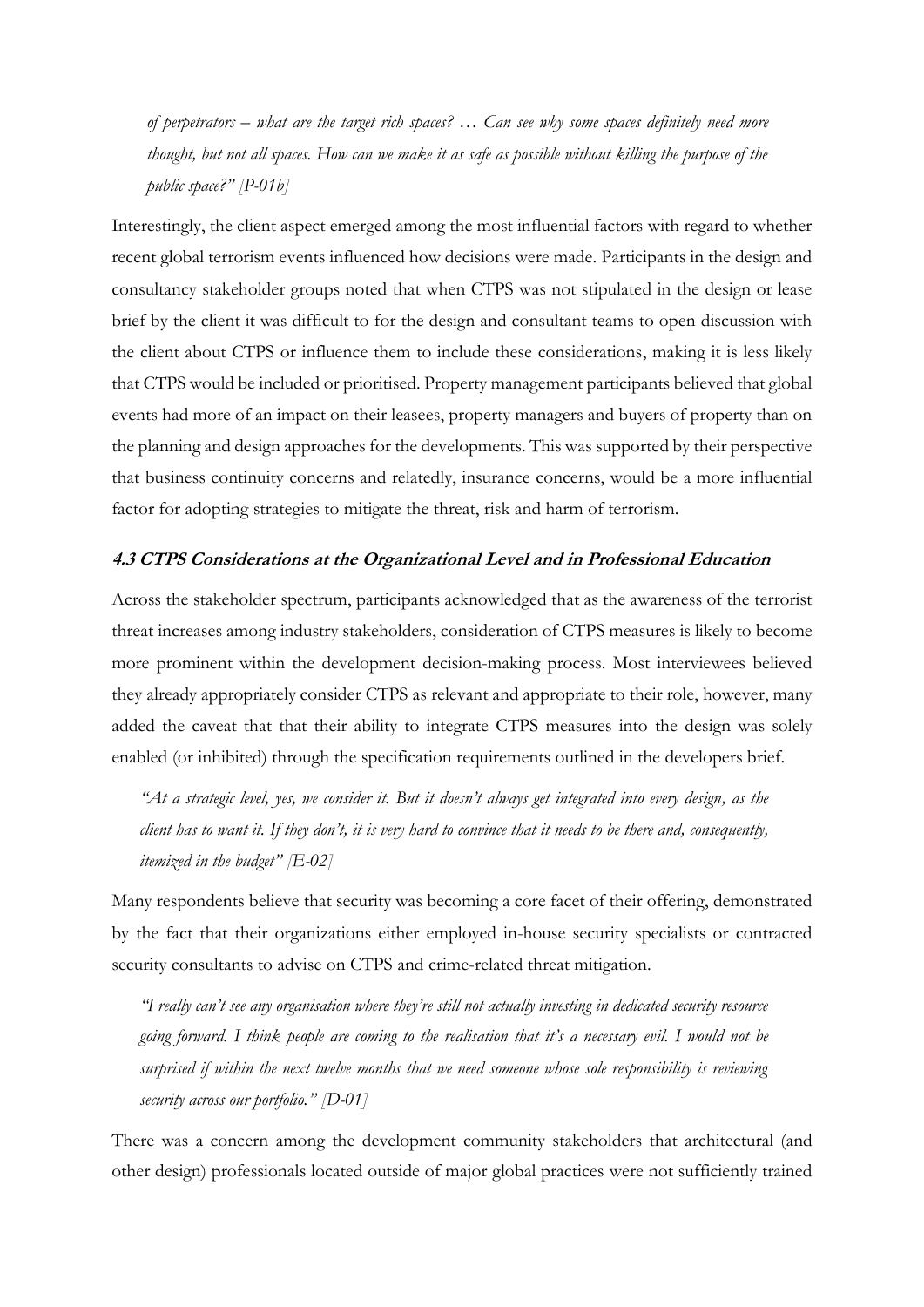or skilled in innovative and integrated design practices related to mitigating terrorist attacks. As a result, they felt that the CTPS-integrated designs these firms propose often resulted in significant additional costs which the development budget could not sustain. Perceived higher costs and lack of innovation in design, in turn, has negatively impacted upon their organizational acceptance of the inclusion of CTPS measures, especially when these are not mandated by law. There was a feeling that there are more options and solutions available that could be integrated into the design of crowded places – but that industry practitioners were not aware what they were, or how to integrate them. Overwhelmingly, all participants noted the need for clearer guidance in developing an integrated threat analysis process, more clearly defined threat levels for development projects, and recommended CTPS measures associated with each threat level.

*"… there is not a very good resource [developers/designers] can reference to know what they should be thinking about at the various development stages. Guidance is missing…" [PB-02]*

Participants recognised, and supported, the inclusion of terrorism threat mitigation in both the academic education of and professional on-going training for all built environment professionals. Participants representing all sectors predominantly believed the exposure to threat analysis and mitigation strategies in education would enable practitioners involved with creating and developing crowded places to receive, at minimum, a basic level of training to understand what the potential terror threats to a project might be – as well as the ability to know when it is appropriate to bring in an expert.

*"Should some of our designers be better skilled in the considerations of security, or should the security experts be brought in earlier? Probably a combination of both. Our design consultants need to be brought up to speed on risk identification, risk awareness so that they know … look … big principles I can get, however, do I need to bring that security expert in [to create the right CTPS solution]." [P-01]*

### **5.0 Should CTPS be a Core Consideration within the Development Process in Australia?**

The general expectation that terrorism would be included as a core consideration in the real estate development process is a more complex idea than the research team had initially anticipated. To varying degrees, all participants believed that that CTPS should be, and will need to be in the future, integrated as a core consideration within the real estate development process; however, many believed it will be difficult to initiate and implement such a requirement. Practitioner recommendations on how to proceed differed based on the contracting authority, project team role, and the types of project scale and location on which they work. Participants all highlighted the need for more specific guidance, but also cautioned that CTPS requirements should support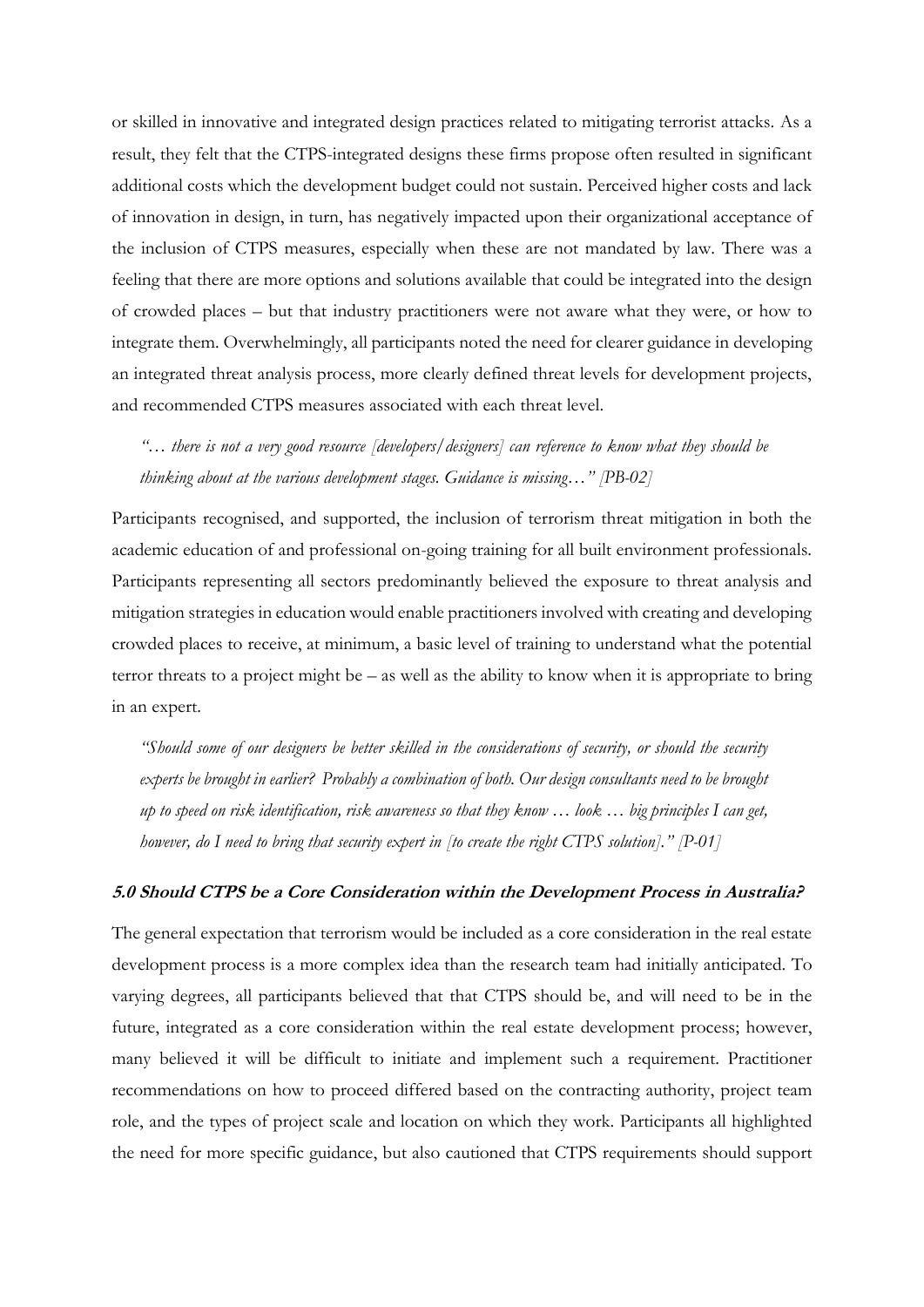the functionality, design and operations of the buildings, and that solutions must be proportional to potential threat levels.

*"HVM [Hostile Vehicle Mitigation] is [a] big [consideration] and architects/designers don't like a sea of bollards … it is a lazy design solution. It looks over securitized and puts people off using the space. They want to understand how to use impact resistant furniture, seating, planter boxes, meandering streets/paths, etc. Wide open spaces offer natural surveillance, but accessible space is harder to protect against hostile vehicles. The challenge is to balance between accessibility and security" [E-01]*

Many participants expressed concern about who was providing security advice, recognizing that security consultants feel obligated to propose solutions to every potential threat – however small – and that most of these consultants have no design or construction experience and therefore don't fully understand the impacts that their proposed mitigation strategies may have on the aesthetics and finances of a development. Similarly, respondents noted that police protective security advisors often do not understand real estate development, design considerations, and costs associated with mitigation. The perceived resultant impact is that recommendations are often disproportionate to the threat, making it near impossible for the site to function as planned, provide a high-quality design, and comply with proposed CTPS recommendations. Combined, participants felt that this disconnect was a significant barrier inhibiting CTPS uptake in the industry.

Some respondents believed that counter terrorism security advisors need to also have a background in design and/or engineering, feeling that this would enable recommendations that not only create safe places, but also solutions that more effectively address the professional complexities associated with real estate development projects. Similarly, participants felt strongly that designers, developers and construction management professionals should be trained to understand these threats – even at a basic level – and be able to identify appropriate design and construction solutions to mitigate specific threats. Increased understanding of threat and appropriate CTPS measures by all actors involved with creating and developing crowded places might be the solution to overcome the current chasm between the knowledge base of those creating crowded places, and that of those tasked with identifying and mitigating threats to the places by facilitating the ability for all parties of communication knowledgably in the discussion.

*"[CTPS] should be a core consideration in the planning and design stages and the consideration should respond to advice from people with knowledge of intelligence and threat level of site … it should be a requirement of the development approval process. Difficulty will be determining where and how much is*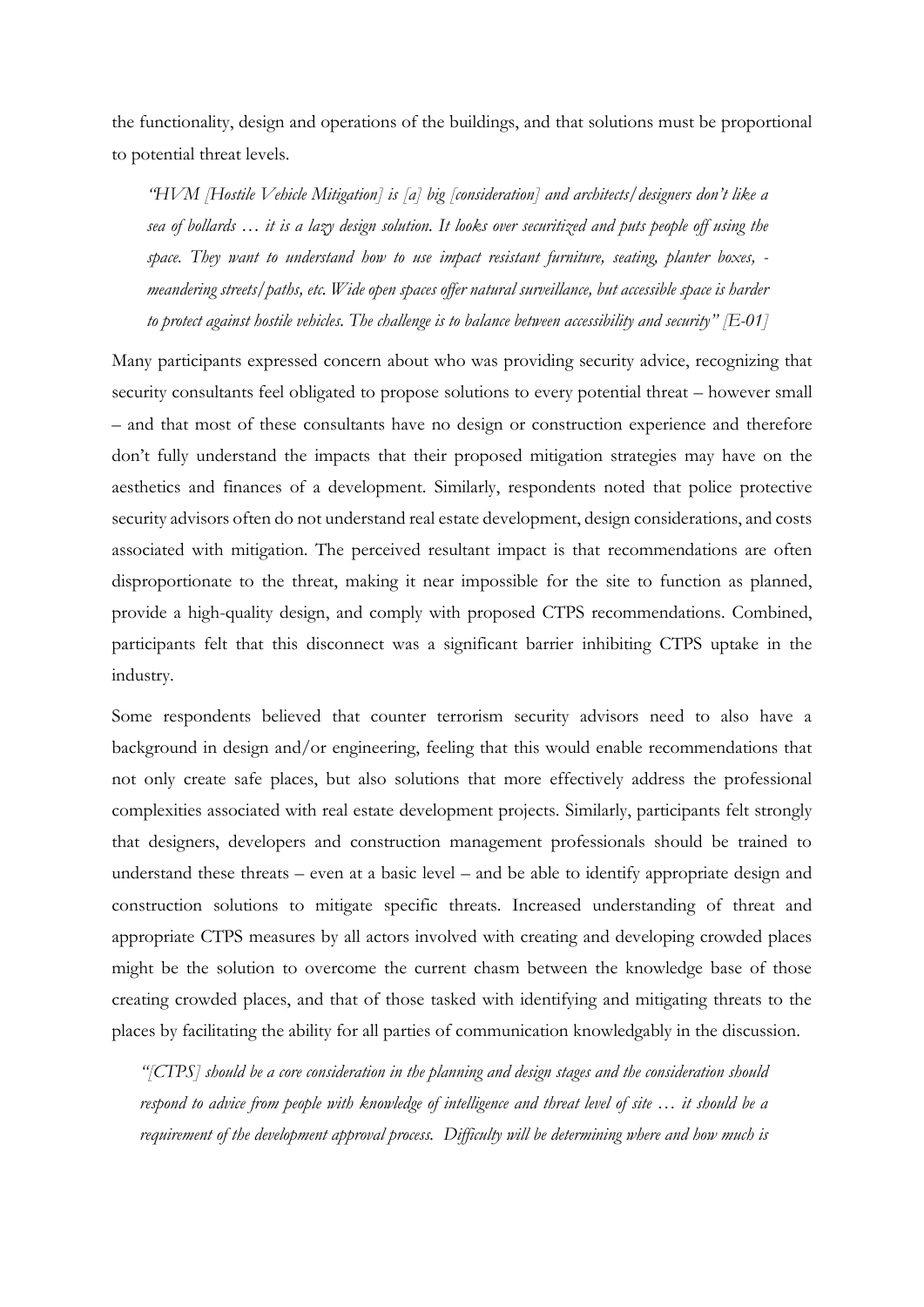*required … private developers need better guidance (example then discussed: a hierarchy of threats and levels of appropriate response)." [Gov-05]*

Additional discussions suggested that future considerations must be based on an integrated security management approach to avoid exposing additional vulnerabilities. It will be important that future CTPS considerations not be based solely on protecting buildings against specific threats or methods of attack, as these continue to evolve, and such strategies result only in protected buildings. If the people employed to work in buildings are not well-trained, educated and vetted, and policies and procedures around other security-related issues are not present, then the physical protective security methods become limited in their effectiveness. It is therefore important that an integrated security management approach be embedded into property management requirements.

The significance of the results of this study extends the current knowledge base on counter terrorism protective security, particularly related to the potential of the built environment to contribute to protecting people and crowded places, and has the potential to reach decision informers in both the counter terrorism policy landscape, and those influential in developing standards for the planning, design, construction, and management of real estate assets.

#### **References**

AON Risk Solutions. 2016, '2016 Terrorism and Political Violence Risk Map'. Retrieved April 22, 2016 at: [http://www.aon.com/germany/publikationen/risk-solutions/weltkarte-der](http://www.aon.com/germany/publikationen/risk-solutions/weltkarte-der-terrorgefahren-2016/brochure-terrorism-and-political-violence-map-2016.pdf)[terrorgefahren-2016/brochure-terrorism-and-political-violence-map-2016.pdf](http://www.aon.com/germany/publikationen/risk-solutions/weltkarte-der-terrorgefahren-2016/brochure-terrorism-and-political-violence-map-2016.pdf)

AON Risk Solutions. 2018, '2018 Risk Maps: Aon's guide to Political Risk, Terrorism & Political Violence'. Retrieved October 31, 2018 at: http://www.aon.com/2018-political-risk-terrorismand-political-violence-maps/2018-Risk-Maps-04-10-18.pdf

ANZCTC. 2017. 'Australia's Strategy for Protecting Crowded Places from Terrorism.' Retrieved October 1, 2018 at: [www.nationalsecurity.gov.au/media-and](http://www.nationalsecurity.gov.au/media-and-publications/publications/documents/australias-strategy-protecting-crowded-places-terrorism.pdf)[publications/publications/documents/australias-strategy-protecting-crowded-places](http://www.nationalsecurity.gov.au/media-and-publications/publications/documents/australias-strategy-protecting-crowded-places-terrorism.pdf)[terrorism.pdf](http://www.nationalsecurity.gov.au/media-and-publications/publications/documents/australias-strategy-protecting-crowded-places-terrorism.pdf)

Australian Institute for Disaster Resilience (AIDR). 2018. 'Handbook 15: Safe and Healthy Crowded Places.' Retrieved October 1, 2018 at: [knowledge.aidr.org.au/media/5914/crowded](https://knowledge.aidr.org.au/media/5914/crowded-places-handbook.pdf)[places-handbook.pdf](https://knowledge.aidr.org.au/media/5914/crowded-places-handbook.pdf)

Bolton, S. and Wilkinson, H. 2017. 'Terrorism & Political Violence'. In AON Risk Solutions. 2017. *2017 Risk Maps.* Retrieved January 30, 2017 at: [http://www.aon.com/2017-political-risk](http://www.aon.com/2017-political-risk-terrorism-and-political-violence-maps/pdfs/2017-Aon-Risk-Maps-Report.pdf)[terrorism-and-political-violence-maps/pdfs/2017-Aon-Risk-Maps-Report.pdf](http://www.aon.com/2017-political-risk-terrorism-and-political-violence-maps/pdfs/2017-Aon-Risk-Maps-Report.pdf)

Chaurasia, P., Yogarajah, P., Condell, J., Prasad, G., McIlhatton, D. and Monaghan, R. 2015, '[Biometrics and counter-terrorism: the case of gait recognition](http://uir.ulster.ac.uk/32382)', *Behavioral Sciences of Terrorism and Political Aggression*, vol. 7, no. 3, pp. 210-226. DOI: 10.1080/19434472.2015.1071420.

Chaurasia, P., Yogarajah, P., Condell, J., Prasad, G., McIlhatton, D. and Monaghan, R. 2016, 'Countering terrorism, protecting critical national infrastructure and infrastructure assets through